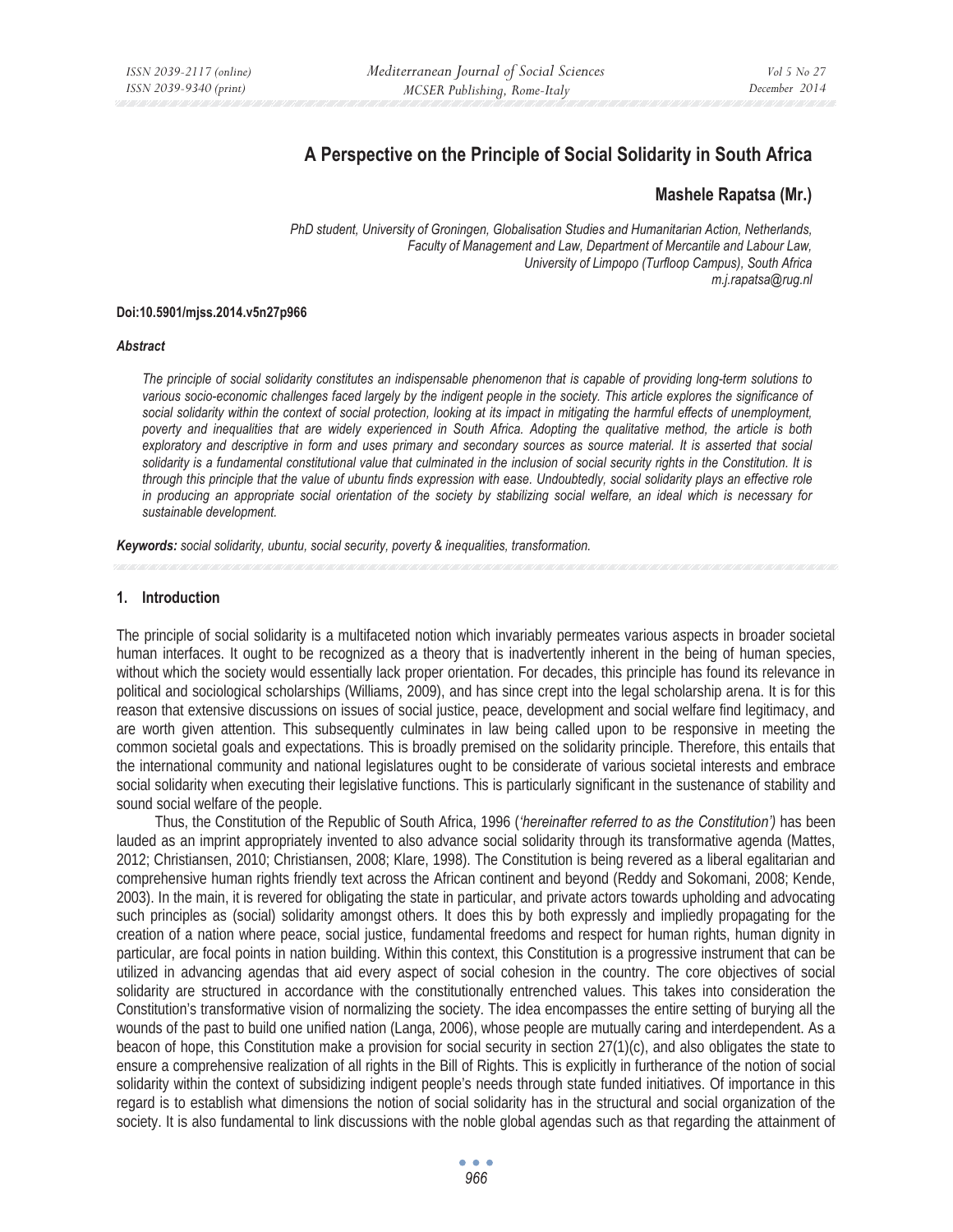| ISSN 2039-2117 (online) | Mediterranean Journal of Social Sciences | Vol 5 No 27   |
|-------------------------|------------------------------------------|---------------|
| ISSN 2039-9340 (print)  | MCSER Publishing, Rome-Italy             | December 2014 |

aspects of Millennium Development Goals (MDGs) and the crucial role that this principle plays in that regard. This is specifically with reference to MDG-1 geared towards eradicating poverty.

Indubitably, the notion of social solidarity is an essential constituent of a democratic setting that is premised on upholding and reinforcing social values, principles of humanity and humanitarian action (Frye, 2008; Slim, 1997). It is a significant principle that aids the state and its people in resolving societal challenges standing in the way of social welfare of the people. Thus, the solidarity principle is in the main, much related with social and economic circumstances that the indigent people face on a daily basis. This includes aspects of poverty, unemployment, crime, fraud and corruption, diseases, societal literacy/illiteracy and politics. It is these prime factors that influence our attitude, relations and development in the country. The principle of social solidarity often finds expressions in various approaches of various disciplines. For purposes of this article, attention is given to the legal and social context of solidarity principle. This regards both the legal and policy initiatives, and responses in dealing with issues of social relations and underlying social circumstances in the society.

This article addresses a rather often neglected area which is inherently significant in constructing and shaping international, regional and national relations that are essential for safeguarding human value and sustainable development. This solidarity principle is crucial for co-operations of all kinds. I begin by extrapolating on the theoretical framework and developments of the concept. This is followed by discussions on the meaning and context of solidarity principle. Issues of humanity and challenges that threaten the livelihood of social solidarity in the society will also be considered. Lest the notions of solidarity and social solidarity are used interchangeably or inferred, context shall bear one meaning for purposes of this article.

### **2. Methodology**

This article adopts a qualitative method of research. It is descriptive and exploratory in nature with the aim to inspire change in societal attitude towards social norms and values that regulate human interaction on a daily basis. The aspects of analysis in this article are focused on studying the characterization of the social solidarity principle and its impact in shaping South Africa's societal social relations, and in dealing with the challenges thereto. The article adopted content analysis approach relying on data from written texts. Content analysis is the most appropriate method as it assists in determining the legislative and policy positions with regards to the principle of social solidarity. This is essential in extrapolating societal attitude towards solidarity principle and its sustenance thereto. This article employs four concepts in studying the principle of social solidarity, namely; *transformation, law, Ubuntu and social security.* The article used both primary and secondary sources as source material.

#### **3. Literature Review**

The notion of social solidarity ought to be recognized as a fundamental facet which is central to the pursuit of sustainable social cohesion in South Africa. It is an indispensable phenomenon that can aid the country in bridging the ever spiraling gap between the rich (elite) and the poor people in majority. It is worth noting that various perspectives on this subject adopt different methods in dealing with aspects that foster its continued existence. For instance, social solidarity could be subject to dialogue using perspectives in respect of matters of public health, education, housing, safety and security and other areas. In a nutshell, it is focused on ensuring social security on the majority of the indigent people. It is premised on helping those that are not able to help themselves owing to their vulnerable socio-economic circumstances. Then, a question of how we put the principle to application reigns supreme, hence this article. Unwittingly, South Africa's past (case) has been and continues to influence developments including in areas of legal, political and sociological studies.

Indeed, it is such a case which presents social solidarity principle as a phenomenon broadly linked with transforming a social security system to effectively render it responsive to the needs of the populace (Klinck, 2001). This is arguably the core of solidarity in our terms. Its significance is of such a magnitude that it aids in advocating for human rights protection as an agenda carrying a means to greater social ends (Forsythe, 2012). It is informed by the historic patterns of exclusions and marginalization inherited from the past. Consequently, the period post 1994 has seen various transformative projects designed in accordance with the Constitution's fundamental values. For purposes of this article, reference is made to the notion of 'transformation' in respect of social security system.

According to Klinck (2001), a continuous transformative mechanism had to be sought in re-shaping the social security system. Klinck rightfully asserts that this process of transformation intrinsically linked with issues of historical, economical and social processes, with notions of democratization and social-integration also inevitably featuring. In a nutshell, this entails that the democratic dispensation has had to appreciate the pervasive material disadvantage the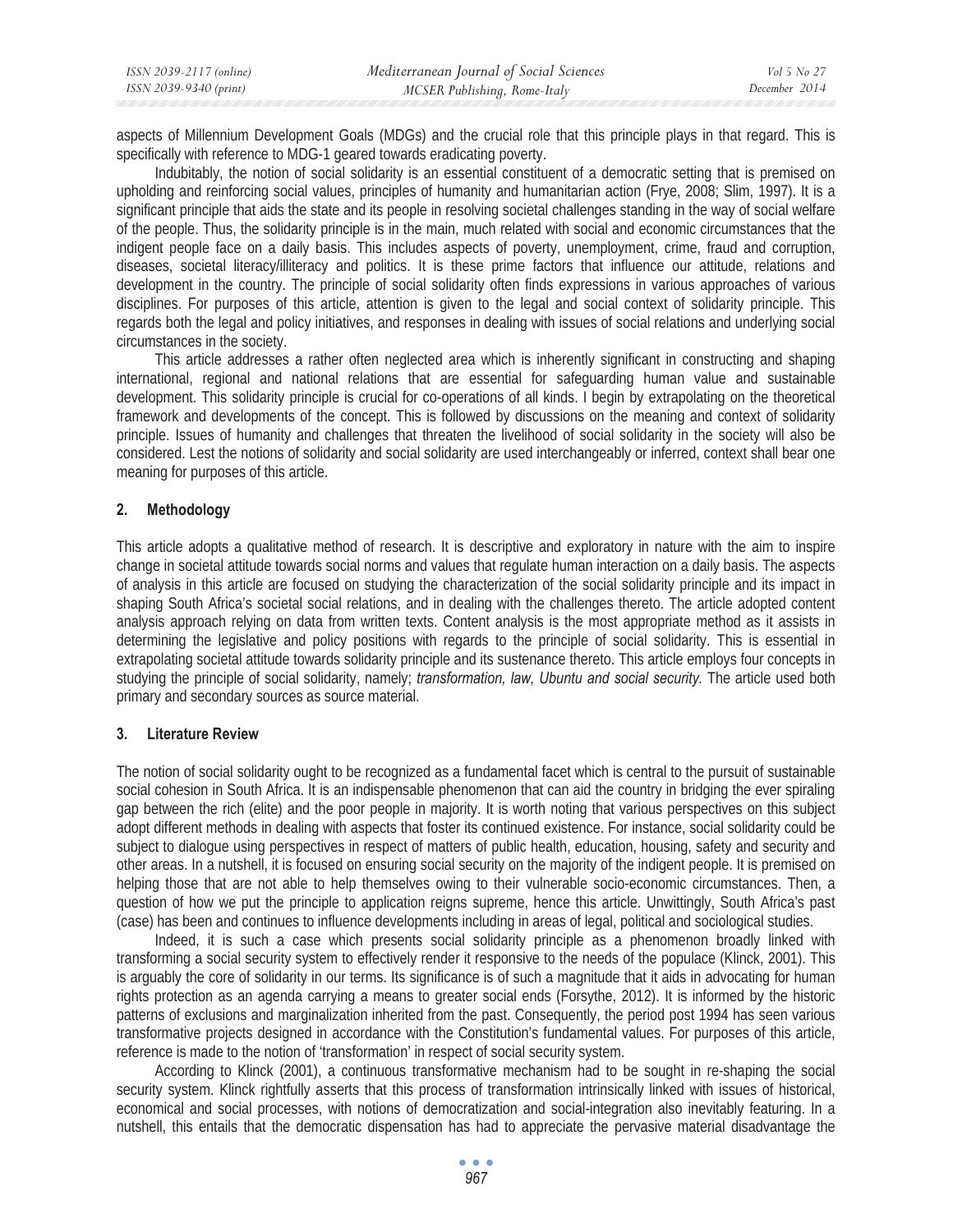majority of the people suffered in the past. Within the same context, it had to go beyond in order to resonate concurrence with the founding values of the Constitution. That is, equality before the law, societal re-integration and development had to be central to the process of transforming the system. This raises a fundamental question as to, what needed to be transformed and why? This question is answered with reference to the motive forces that informed the need for a change. Essentially, transformation had to occur to effectively broaden access to social security and subvert the extent of pervasive abject poverty. This was accompanied by the need to address the country's human and economic development. Within the context of transformation, we have seen a sterling achievement of securing a constitutional safeguard of social security rights. This culminated in the welfare system redesigned in accordance with the Reconstruction and Development Programme (RDP, 1995), an ideal which reinforced the social position with regards to propagating social solidarity (Patel, 2005). According to Patel (2011), South Africa's transformative social protection system has played a fundamental role in shaping the society as it augmented social initiatives of redressing the imbalances of the past. This view is also shared by Zanker, Morgan and Meth (2011), acclaiming that the reformed system became a machinery that has significantly extended social protection, particularly targeting the most indigent sects of the society. It is asserted that this has also aided the re-configuring of the solidarity principle. With this said, it is explicit that the role of transformative tenet has been crucial. However, it is important not to delimit transformation only in terms system outlook. There is also an indispensable social construction side of it. This entails that the populace themselves need to similarly go through certain extent of transformation. This is with regards to an essential 'psychological transformation', without which social solidarity would crumble. The society must be re-positioned to accept change and new philosophical model to interdependence.

The other critical aspect in the study of social solidarity is on aspects of socio-economic rights. This coincides with the issue of founding legal framework that would augment the realization of solidarity expansively. In this regard, it entails that we ought to invent the meaningful impact of the law in shaping social solidarity. This is necessary because various sectors of the society are largely organized according to solidarity principle, which should fundamentally find explicit expression at law (McLeod, 2005). The Constitution invented a solidarity tone in its preamble. It prompts people about the past, and yet provokes thorough thoughts and determination about moving the country forward in a mutually caring egalitarian way. It is this phenomenon that gave birth to cohesive solidarity. The resultant thereto would be the notable constitutional socio-economic aspects that include the right to healthcare services, social security, the right to education and the right to housing amongst others. According to Harris *et al,* (2011), social solidarity constitutes an important foundation of equitable health care systems where cross-subsidy happens between the rich and the poor. This is a well epitomized attempt to help the indigent people realize their right to healthcare. This finds proponent from the constitutional provision with regards to the right to equality that seek to ensure equal access to healthcare services. Similarly, this approach is adopted when it comes to people's right to access to (basic) education, food, water and other social services. This is indeed, the essence of social solidarity, being to protect the poorest and the most vulnerable social groups in the society (Harris *et al,* 2011). The need to improve health services culminated in the introduction of the National Health Insurance (NHI, Strategic Plan 2010/11 – 2012/13), a health insurance initiative geared towards ensuring that everyone has access to high quality medical care and services nationwide.

Notably, deliberations around social solidarity would be imperfect lest the notion of *Ubuntu* is not considered. According to Mokgoro (1998), *Ubuntu* is a broadly considered philosophy of life. Because it is recognized as being part of the deep cultural heritage amongst the population (Gade, 2012), it is crucial to study its interrelatedness with the principle of social solidarity. This is an essential doctrine which works effectively in promoting the goodness of a community to cater for the long-term benefits of its people (Sigger, Polak and Pennink, 2010). According to Nussbaum (2003), *Ubuntu*  is such a 'value' which plays a fundamental role in the world consciousness. Generally, scholars reflecting on the notion of *Ubuntu* generally depict a strong sense of agreement that this notion is capable of enhancing a distinguished kind of renaissance in any society. Further that it assists greatly in shaping human relations to reinforce mutual interdependence. Therefore, *Ubuntu* and the principle of social solidarity are fundamental concepts that assist in re-configuring society.

### **4. The Context of Social Solidarity and Causal Link with Social Protection**

South Africa's social solidarity is comprehensible when presented in the form of state social protection initiatives. The existing social protection is premised on the old British tradition of means-tested social benefits provided to the indigent members of the society (Olivier and Kalula, 2004). The understanding is that indigent populace cannot be expected to finance their own assistance, which means that the entire base of taxpayers ought to pay and that is what constitutes solidarity in social security terms (Fisher, 2003). Thus, its expansion for people's social welfare was legitimized on human style of collective solidarity and communality (Tshoose, 2009), where human compassion supersedes individual egoism.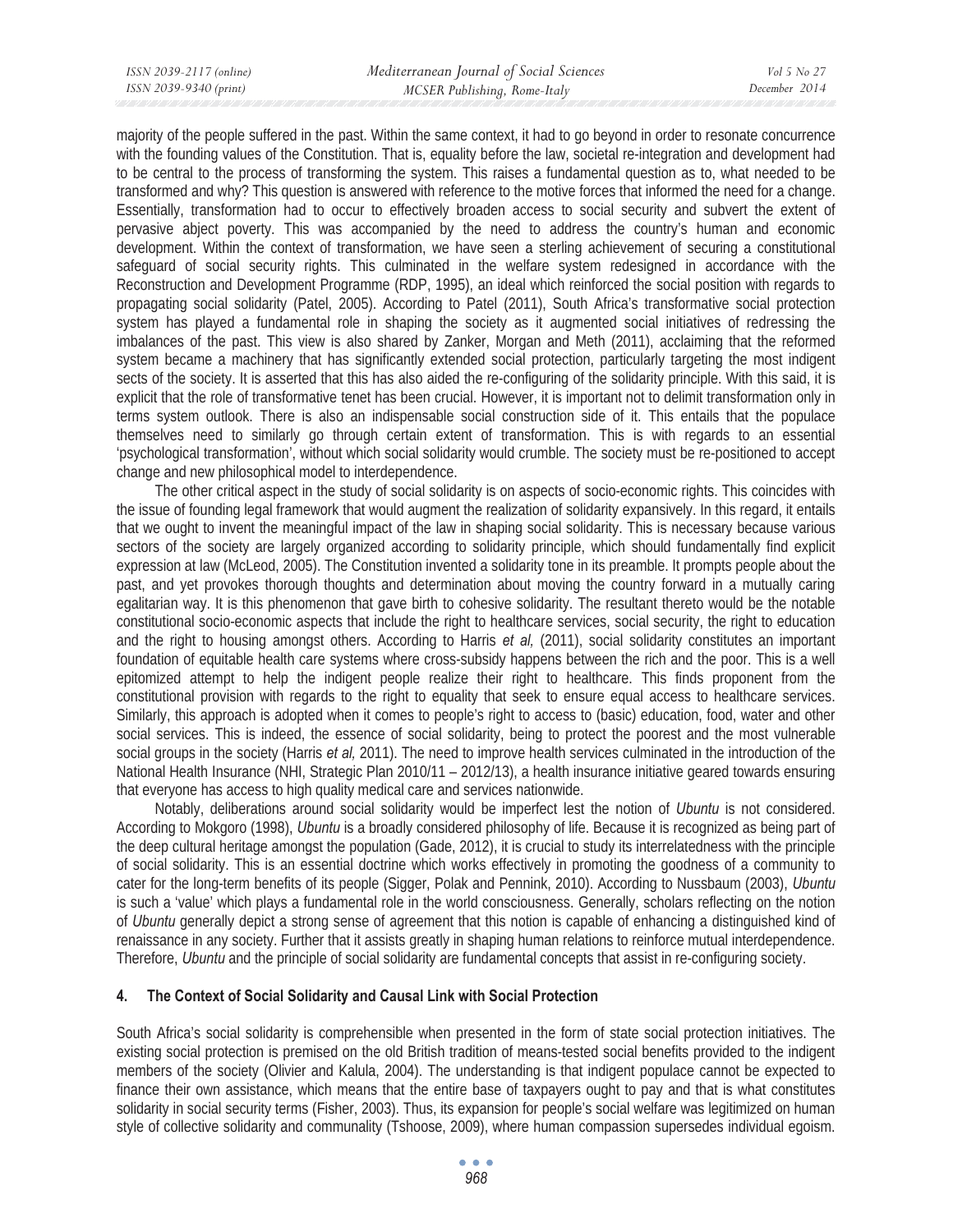It is defined as a wide variety of public and private measures that provide cash or in-kind benefits or both first, in the event of an individual's earning power permanently ceasing, being interrupted, never developing, or being exercised only at unacceptable social cost and such person being unable to avoid poverty and secondly, in order to maintain children (Strydom, 2001; Dept. of Social Welfare, 1997). In the main, this social welfare system is founded on constitutional imperatives that seek to advance the transformative agenda of the Constitution. In general, the central objective being to foster a society where there is social justice, respect for fundamental rights and human dignity, and in particular, an improved quality of life for those that lack the means of survival. South Africa provides social protection in the form of non-contributory social assistance and contributory social insurance both of which encompasses the state's welfare obligations in terms of social and sustainable development.

## *4.1 Social assistance*

This is targeted at the poor or those vulnerable to poverty, as a means to fill the void where households either failed or were unable to manage their own risk through private or public schemes (Pauw & Mncube, 2007). The notable pillars of social assistance are social old age grants, disability grants, child support & foster care grants, war veterans' grants, and care in dependency grants, all of which are means tested to ensure reach by the poorest (Van der Berg, 1997). Thus far, social assistance is acknowledged to have been a major impact amongst the poverty alleviation programmes. South Africa is known to have the biggest social assistance scheme (Frye, 2008). Recent reports revealed that beneficiaries grew up to 16 million people (Treasury Budget Review, 2013).

# *4.2 Social insurance*

This is a contributory social protection scheme also known as occupational insurance. It mostly caters for persons with a means of income, usually financed through the joint contributions by both the employer and employee in which case the insurance is provided in respect of unemployment, occupational injuries and diseases. However, its contemporary meaning is subject to adjustment subsequent to the introduction of the NHI which is state funded, and meant particularly to ensure quality health care to everyone, especially the indigent people. The state's involvement in social insurance further occurs with schemes such as the Road Accident Fund (RAF) and Unemployment Insurance Fund (UIF). RAF's primary function is to compensate the victims or their dependants, of motor vehicle accidents (MVAs) that occur on South Africa's national roads. UIF is aimed at paying unemployment benefits to employees or their beneficiaries lest they become unemployed or unable to continue work, mainly to alleviate harmful economic and social effects of unemployment (Unemployment Insurance Amendment Act, No. 32 of 2003).

# **5. Challenges Facing Social Solidarity**

This section presents findings on critical aspects that notably constitute threats to the livelihood of social solidarity. On the 27th April 2014, South Africa officially marked and celebrated 20 years of democracy. Of course, the on-going celebrations reverberates a landmark triumph over an unjust legal system two decades ago. While constitutional democracy bred transformation in moving the country forward, the principle of social solidarity is inherently faced with critical challenges that very much threaten its endurance. These challenges are a hybrid of phenomena experienced widely in public and private relations by all people. On the whole, the challenges are interrelated in form. These are factors that have a propensity to cripple a progressive realisation of social solidarity, even piloting its diminishing.

# *5.1 Socio-economic issues: unemployment, poverty and inequalities*

Considerate of the inevitable impact of the legacy of inequalities inherited from the past, the principle of social solidarity carried a task of transforming the social and economic conditions of the majority of the people. It has had to assist in addressing these modern triple-challenges facing the society. Thus, it is significant to be mindful of solidarity's central objective of eliminating abject poverty and inequalities in the society. These challenges are so intrinsic that they largely determine the extent to which a person can access quality education, health, justice, and life in general. Hence, they are critical developmental issues. Within the same context, issues of population and economic growth are significant features. During the years between 1995 and 2011, the population grew by 27.5% (Monnana, 2014; Statistics South Africa, 2012), whereas economic growth has been at an average annual snail-pace of 3.2%, hence the persistent high unemployment rate. Thus, the critical question is, how social solidarity performs in the midst of such critical socio-economic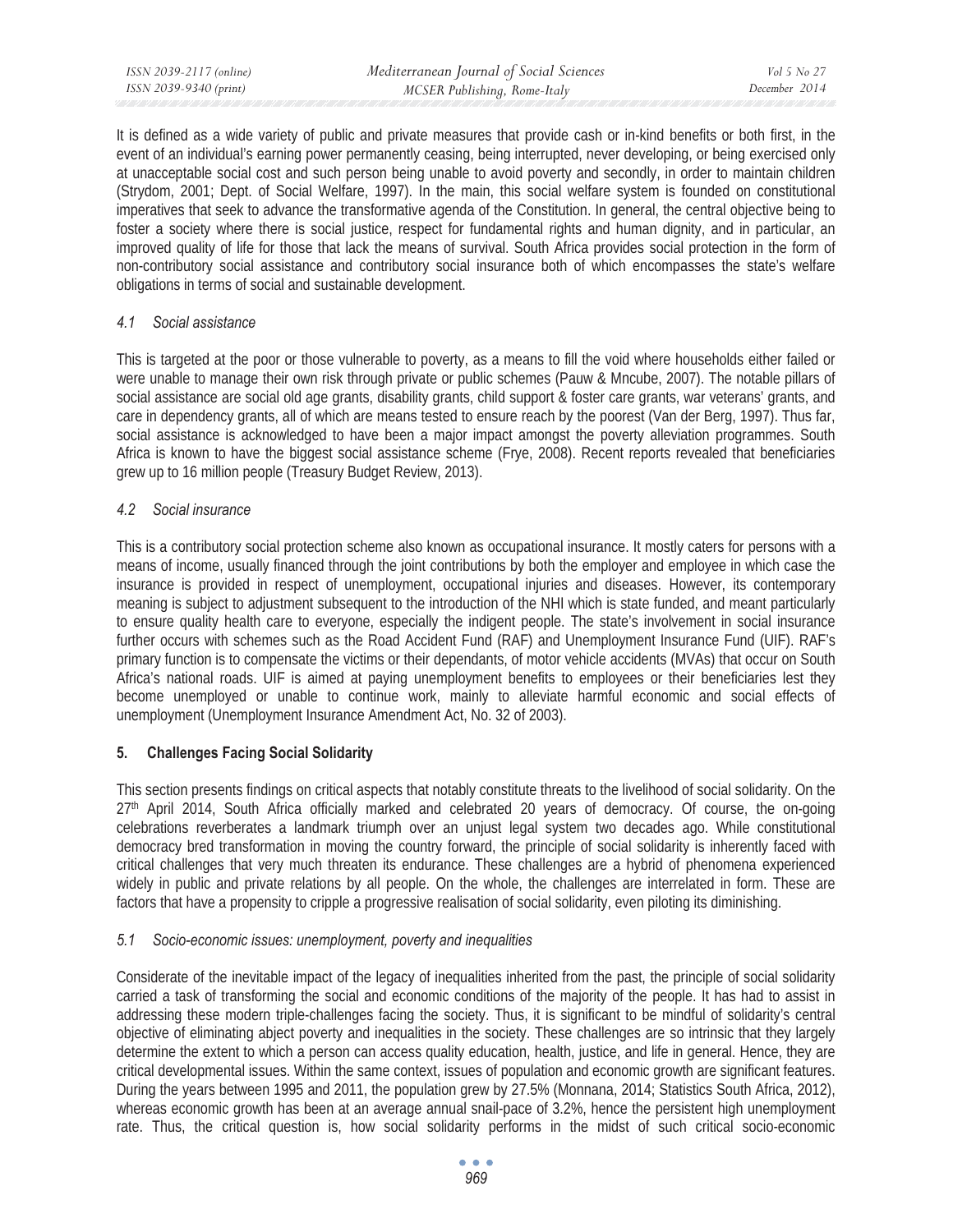circumstances and whether any crisis averting action prevails?

A miserable reality is that South Africa is presently plagued by an endemic high unemployment rate, with youth being the hardest hit. The official unemployment rate is currently at 24.1% while the expanded unemployment rate is at 34.9% (Statistics South Africa, 2014). The crisis of unemployment tends to exacerbates poverty and inequalities. Unquestionably, poverty remains unacceptably high in the country (Frye, 2013) and so have triumphed inequalities (Mattes, 2012; Appolis and McKinley, 2009). Since 1994, the living conditions of the majority of the people have not substantively changed. Approximately, 16 million people now depend on social grants and many other people live in slums under appalling conditions. We can expect this numbers to continue escalating considering the stagnant economic growth and expanding unemployment levels. While social grants do assist in mitigating poverty, the grants do not uproot it nor do they offer any alternative or permanent progressive solution thereto. Because these social grants are largely funded from tax contributions of the registered tax payers and other forms of public revenue, their sustainability is a major concern, necessitated by the declining employment opportunities. Thus, the scourge of unemployment and the ever spiralling disparities of wealth between the-rich and the-poor are major threats to social solidarity. If left unresolved, these challenges have a potential to breed an undesirable insurgence of a particular kind.

## *5.2 Politics and the independence of Courts and Chapter 9 institutions*

Invariably, courts and chapter 9 institutions play an essential role in safeguarding social solidarity and *Ubuntu*. This is even reflected in the many judgments dealing with socio-economic rights amongst others (*S v Makwanyane* 1995 (3) SA 391 (CC): 224, 308; *The Government of the Republic of South Africa v Grootboom* 2000 (11) BCLR 1169 (CC): 23; *Soobramoney v Minister of Health (Kwazulu-Natal)*1998 (1) SA 765 (CC); 1997 (12) BCLR 1696; *Poverty Alleviation Network v President of the Republic of South Africa* (2010) 6 BCLR 520 (CC). The recent developments reveal that the attitude of the executive authority towards these institutions has largely been a negating controversy. In the main, this threatens the livelihood of the independence of judiciary and chapter 9 institutions, which is inherently essential in safeguarding social solidarity. In many instances, the politicians ironically incite the public to lose confidence in these custodians of the Constitution.

Chapter 9 institutions, particularly the Public Protector has suffered the most. In most instances, her recommendations with regards to remedial action least get implemented, resulting in perpetrators escaping with impunity. The fundamental question to ask is, what has actually been the cause of contemptuousness towards Courts and Chapter 9 institutions? In response, it is asserted that politics became a career higher than all others. Even the academics and other professionals are less regarded when compared to politicians. Politicians seek reverence and this informs the ever spiralling political *careerism of egoism*, which occurs at the expense of social solidarity and results in spiralling inequalities. Thus, it is indispensable to enable courts and other public institutions to continue executing their functions that safeguards solidarity and *Ubuntu.* 

### *5.3 Corruption and fraud*

South Africa is amongst the countries where corruption has become a persistently heard phenomenon. Its presence threatens the gains of South Africa's transformative constitutionalism and sustainable development. Advances in social solidarity also suffer immensely because very often than not, corruption derails resources meant for citizenry and social welfare benefit. The most notable forms of corruption include the noted tender system and BEE fronting, where resources that could have been utilized largely for public good are re-directed for individual benefits. There is also a widespread problem of *ghost* claimants where people continue to claim social grants on names of deceased or somehow ineligible people for instance (Reddy and Sokomani, 2008). During 2012, Transparency International Corruption Perceptions Index ranked South Africa number 69<sup>th</sup> out of 176 countries in terms of levels of corruption in general. This however is an indication that the levels of corruption have not yet reached the endemic levels in the country from an international perspective. Nevertheless, it is foreseeable that lest not acted upon firmly, the scourge has a potential to impede the desired development in the country. Indeed, it remains among the biggest problems hindering major progress on social solidarity.

# *5.4 VIPsm theory*

Thus far, limited studies have been conducted on this issue, yet it is very predominant in South Africa, a fragile democratic setting as it presently is. This theory is centred on categorizing human beings. It recognizes other people as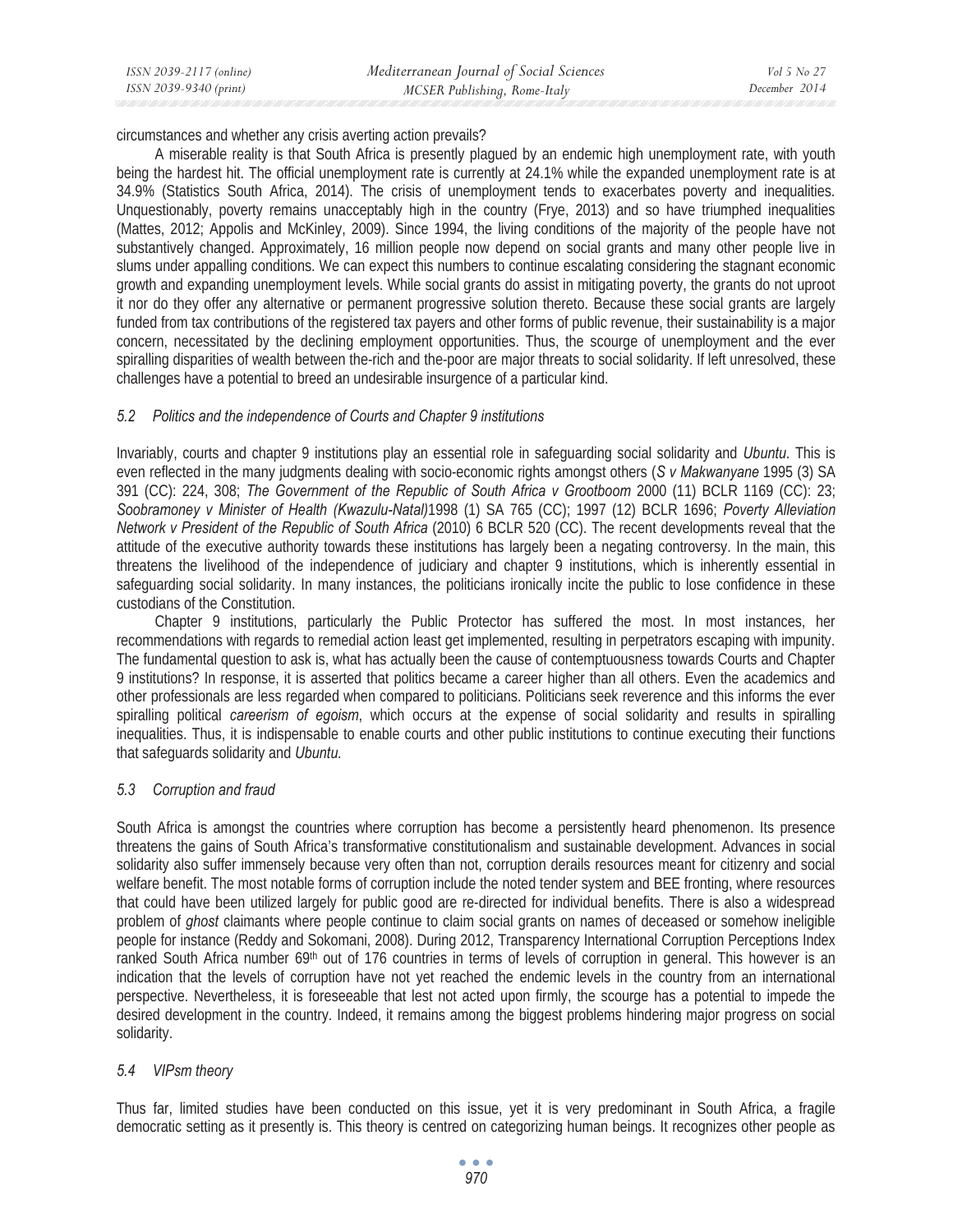'*Very Important Persons*', bearing an implicit depiction that other ordinary members of society are less important. This theory has crept into daily human experiences, social and political relations in South Africa. It derives its strength from high levels of poverty and inequalities. Ironically, it is somewhat celebrated by its beneficiaries, those treated as *VIPs*. Its presence thrives against the ideals of social solidarity premised on inculcating a society where all people are treated equally with regards to access to justice, protection of human dignity and so forth. Subsequently, many people living in slums, townships and villages are inevitably treated differently from others (politicians). Inherently, human successes under such circumstances get skewed in favour of the connected few elite and those who wield political power. Such trends are harmful as they compromise efforts of eliminating inequalities and this leads to disillusionment and eventual insurgence in any country of huge social discrepancies. Under such circumstances, social solidarity suffocates owing class categorization of people.

### *5.5 Societal illiteracy and indifference*

While widely celebrated, democratic dispensation is also such a dynamic conceptualization which to a large extent carries with it, certain kinds of societal obligations. It requires some sense of consciousness among a populace. Though, no scientific research prevails, it is my observation that the South African society is least conscious with regards to the relations between system of governance, politics and constitutional education in general. Notably, this is most prevalent in rural areas. The relationship between this phenomenon and those identified above is so inherent that education and economic status play a major role. Thus, the majority of the people in rural areas become vulnerable due to lack of knowledge, understanding and sometimes indifference on matters of national importance. In many instances, this serves the purpose of egocentric politicians who exploits vulnerability at the expense of nation building. This is seen mostly during elections where vulnerable people are used to attract unconscious votes to retain political power. Invariably, this compounds the fall of social solidarity and the notion of *Ubuntu* because humans are reduced to a commodity for temporary gains and thereafter forgotten*.* Hence, the need to propagate for a broader societal education and participation on issues of governance, politics and many other challenges.

# **6. Calibrating the Principles of Social Solidarity and** *Ubuntu* **as Societal Panaceas**

The historic role of the Truth and Reconciliation Commission in advancing social solidarity cannot be understated. Indeed, the TRC has played an integral function in founding widely accepted values that transcended egoism in favour of social solidarity. However, the second decade of democratic dispensation continues to see the noble works of the TRC suffering major setbacks. Indeed, the unity and reconciliation agendas are at high risk of dwindling. This bears unbearable consequences on social solidarity necessarily because social solidarity becomes unrealizable in the midst of strife, conflicts and spiraling inequalities. Amongst the major contributing factors in this regard have notably been the fading strengths in people's solidarity and *Ubuntu* towards each other*.* Without a doubt, the society ought to establish workable methods of re-configuring its identity, an ideal contrivance that can best serve the process of interdependence and sustainable development. The fundamental question remains; how can we utilize the principles of social solidarity and *Ubuntu* in resolving and reshaping society.

It is asserted that a comprehensive realization of effective social solidarity is contingent on both individual and collective determination to rid the societal challenges that have a potential to stifle its sustenance. Individual determination derives from a perspective of self-conscience that progressively dissuades persons from doing wrong, whereas collective determination stems from a psychology of common societal identity and a resolve towards caring, interdependence and doing things right. It is worth noting that the principles of social solidarity and *Ubuntu* manifest with elements of resemblance. At times, they may perhaps be used interchangeably. Most importantly though, is that this has to be dependent on the context of such usage and the targeted goal thereto. Tshoose, (2009) refer to these notions as 'parallels'. They embody compassion that is premised on a much more humane world (Sachs, 2012; Bennet, 2011; Tutu, 1999, Kamwangamalu, 1999, Mokgoro, 1998) to inculcate interdependence in human philosophy. Nonetheless, there remains a justification for the need to demystify the potential misconceptions that may result from misinterpretations of these notions. Even so, it is indubitable that the two notions remain significant in shaping the society. Social solidarity is a concept premised on helping the underprivileged people to sustain a dignified life. Its extensive metaphoric representation includes amongst others, unity, interdependence and care, without which it will crumble. *Ubuntu* on the other hand constitutes an essential societal tenet for social order and stability. It is a philosophy premised on propagating humanness, compassion, respect and group solidarity among the human race. It is discernible that social solidarity is an important constituent of the notion of *Ubuntu.* This entails that any society which embraces *Ubuntu* as a societal guideline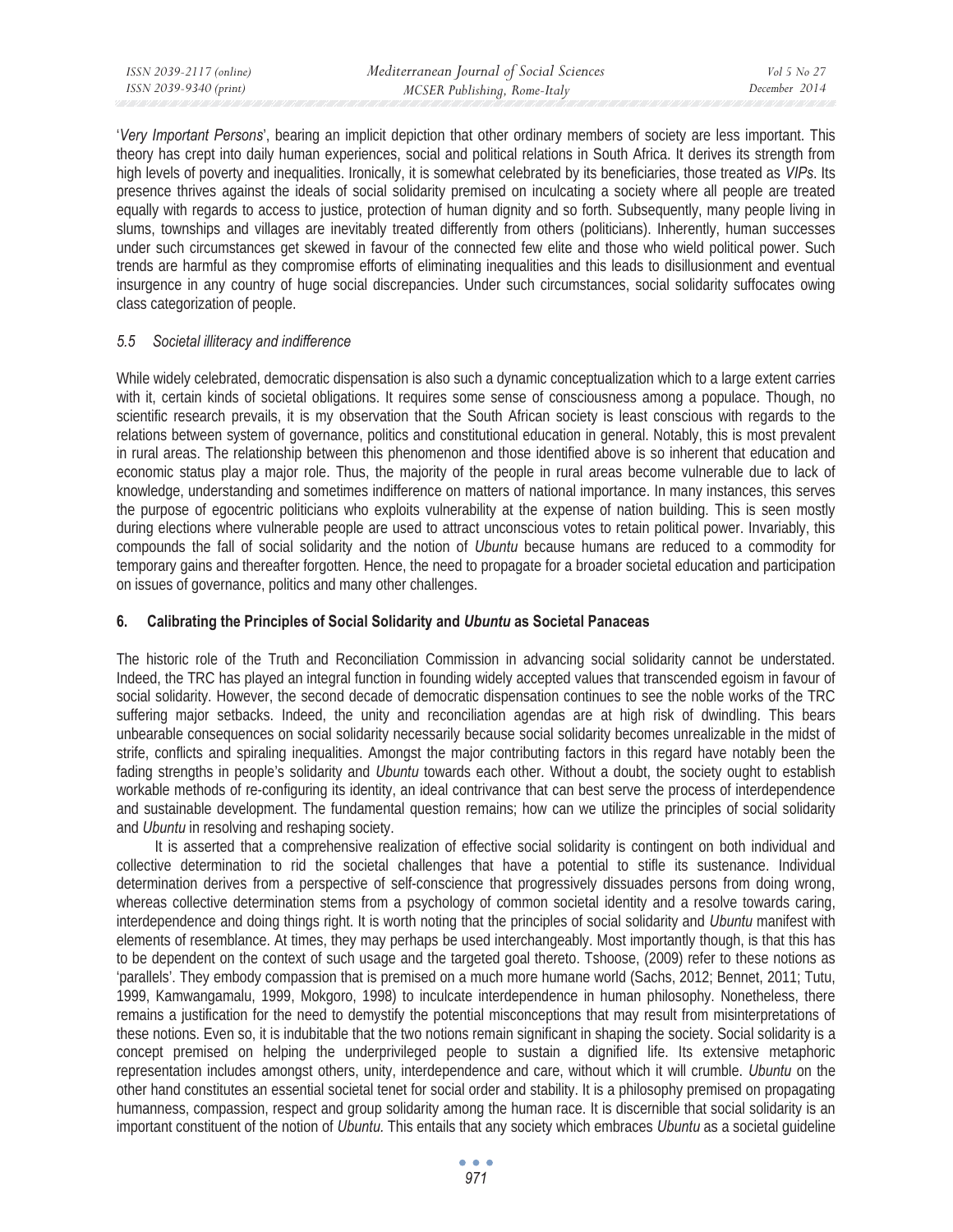will have no difficulty in having social solidarity thriving. Indubitably, the two notions are precepts that hold keys to finding solutions to common societal crises.

#### **7. Conclusion**

This article revealed that the principle of social solidarity constitutes a perfect architect towards ensuring a peaceful, harmonious, just and free society. Together with the notion of *Ubuntu,* they are an indispensable panacea that can contribute immensely in perfecting societal human relations even in the midst of diversity. The article has also illustrated that social solidarity together with its parallel, *Ubuntu,* are under invariable threat. The observation is that social solidarity and *Ubuntu* presently operate without a known tangible philosophy. Instead, they have been thriving on underpinnings that govern generic social relations. Thus, it is asserted that there is an urgent need for a new social construction of a theory or philosophy that will assist in transforming people's attitude towards each other and their world. How can this be achieved? First and foremost, we ought to accept that naturally we were born different and are equally bound to reach varying successes. This is in accordance with nature-nurture debate that recognizes that environments, circumstances and habits play a role in shaping human kind and its developments. Therefore, a predominant element in our appreciating differentiations should be that of '*a mutual compassion*', that reinforce the efforts to see the necessity to help and safe each other.

#### **References**

Appolis, J. & McKinley, D. (2009). Movement-Building: The Capitalist Crisis and the South African Elections. Pampazuka. Issue 428. [Online] Available: http://www.pampazuka.org/en/category/comment/55635 (August 14, 2014).

Bennet, T.W. (2011). Ubuntu: An African Equity. *Potchefstroom Electronic Journal,* 14:4, 29 – 61. Christiansen, E.C. (2010). Transformative Constitutionalism in South Africa: Creative Uses of Constitutional Court Authority to Advance Substantive Justice. *Journal of Gender, Race & Justice,* 13, 575 - 614.

Christiansen, E.C. (2008). Exporting South Africa's Social Rights Jurisprudence. *Loyola University Chicago International Law Review,* 5, 29 – 43.

Fisher, A. (2003). Finance and Tax. In Olivier, M.P., Smit, N., & Kalula, E.R., (Eds.), *Social Security: A Legal Analysis* (pp 595 - 618). Butterworths, LexisNexis.

Forsythe, D.P. (2012). *Human Rights in International Relations.* (3rd ed.). Cambridge University Press. United Kingdom.

Frye, I. (2013). Policy Brief 2: Towards a decent living level. *Studies in Poverty and Inequality Institute,* 1 – 11.

Frye, I. (2008). *Poverty, Social Security and Civil Society in South Africa: Triangulating Transformation.* Dlakonisches Werk der EKD e.V. for Brot fur die Welt.

Gade, C.B.H. (2012). What is *Ubuntu*? Different Interpretations among South Africans of African Descent. *South African Journal of Philosophy,* 31, 484 – 503.

Harris, B. Nxumalo, N., Ataguba, J.E., Govender, V., Chersich, M., & Goudge, J., (2011). Social solidarity and civil servants' willingness for financial cross-subsidization in South Africa: Implications for health financing reform, 32, 162 – 183.

Kamwangamalu, N.M. (1999). *Ubuntu* in South Africa: a sociolinguistic perspective to a pan-African concept. *Critical Arts: South-North Cultural and Media Studies,* 13:2 24 – 41.

Kende, M.S. (2003). The South African Constitutional Court's Embrace of Socio-economic Rights: a Comparative Perspective. *Chapman Law Review,* 6, 137.

Klare, K. (1998). Legal Culture and Transformative Constitutionalism. *South African Journal on Human Rights*, 14, 146 – 188.

Klinck, B. (2001). Transformation and Social Security in South Africa. *Friedrich Ebert Stiftung,* 1 – 24.

Langa, P. (2006). The challenges facing transformative constitutionalism in South Africa. Prestige Lecture delivered at Stellenbosch University on 9 October.

Mattes, R., (2012). The 'Born-Frees': The Prospects for Generational Change in Post-*apartheid* South Africa. *Australian Journal of Political Science,* 47, 133 – 153.

McLeod, H.G. (2005). Mutuality and Solidarity in Healthcare in South Africa. *South African Actuarial Journal,* 5, 135 – 167.

Mokgoro, Y. (1998). *Ubuntu* and The Law in South Africa. *Potchesfstroom Electronic Journal,* 1, 1 - 26.

Monnana, T. (2014). Statistics Brief: *Studies in Poverty and Inequality Institute*.

Nombembe, T. Auditor General, (2012). Consolidated General Report on the National and Provincial Audit Outcomes. PFMA 2012 – 13, South Africa.

Nussbaum, B. (2003). African Culture and Ubuntu: Reflections of a South African in America*. World Business Academy,* 17, 1 – 12.

Olivier, M.P. & Kalula, E.R. (2004). *Social protection in SADC:* Developing an Integrated and Inclusive Framework. Centre for International and Comparative Labour and Social Security Law *(CICLASS),* Friedrich-Ebert-Stiftung, *RAU July 2004*.

Patel, L. (2011). Child Support Grants – South Africa. In ILO/SSC (UNDP), *Sharing Innovative Experiences, Volume 18: Successful Social Protection Floor Experiences* (pp. 361 – 384). ILO

Publication.